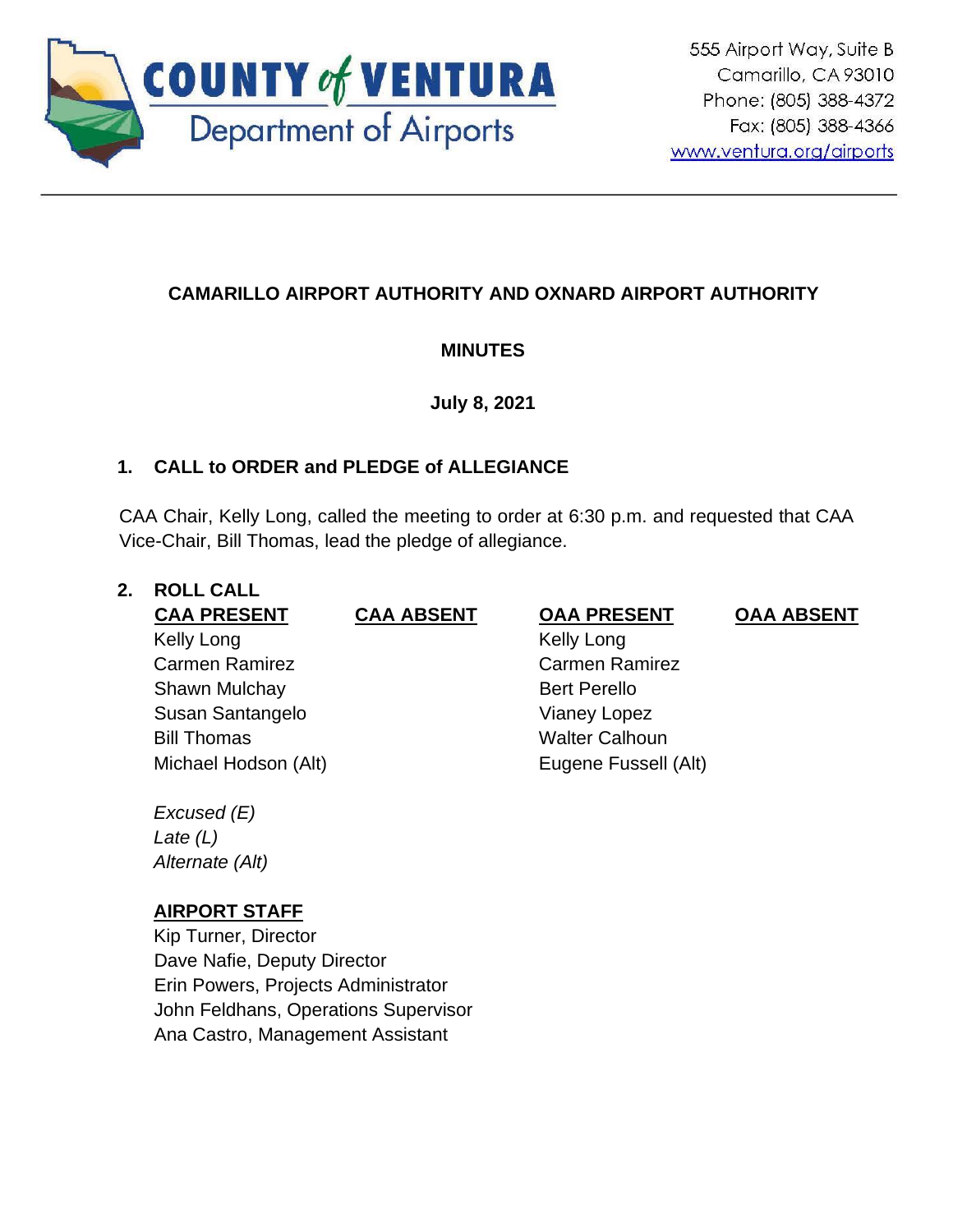#### **3. APPROVAL OF MINUTES – June 10, 2021**

*Camarillo Airport Authority: Vice-Chair Bill Thomas moved to approve the June meeting minutes and Councilmember Susan Santangelo seconded the motion. All members voted in favor and the motion passed unanimously 5-0.*

*Oxnard Airport Authority: Supervisor Kelly Long moved to approve the June meeting minutes and Chair Walter Calhoun seconded the motion. Councilmember Bert Perello abstained. All other Authority members voted in favor and the motion passed unanimously 4-0.*

### **4. PUBLIC COMMENT PERIOD**

Public comments heard.

*CAA Chair, Kelly Long, requested that the Director's Report (Agenda Item #6) be heard after the Public Comment Period (Agenda Item #4). Following the Director's Report (Agenda Item #6), agenda items were heard in the following order: Agenda Item #5.A., Agenda Item #5.C., Agenda Item #5.B.* 

### **5. NEW BUSINESS**

### **OXNARD AIRPORT AUTHORITY**

**A. Subject: Approval of Plans and Specifications for the Runway 7-25, Taxiway Connectors and Parallel Taxiway Pavement Reconstruction at Oxnard Airport, Including Addenda Nos. 1-3; Waiver of Any Minor Irregularities in the Bid; Award a Contract for the Base Bid Schedule A and Base Bid Transition Schedule B to Sully-Miller Company, in the Amount of \$12,274,001, on the Basis of the Lowest Responsive Bid, Conditioned Upon Receipt of a Federal Aviation Administration Grant Sufficient to Fund the Project; Authorization for the Director of Airports, or Designee, to Execute the Subject Contract, if Awarded** *(Exhibit 1 available for review on the Department of Airports website [www.ventura.org/airports\)](http://www.ventura.org/airports)* 

### **Recommendations:**

Staff requests that your Commission/Authority recommend that the Board of Supervisors (Board):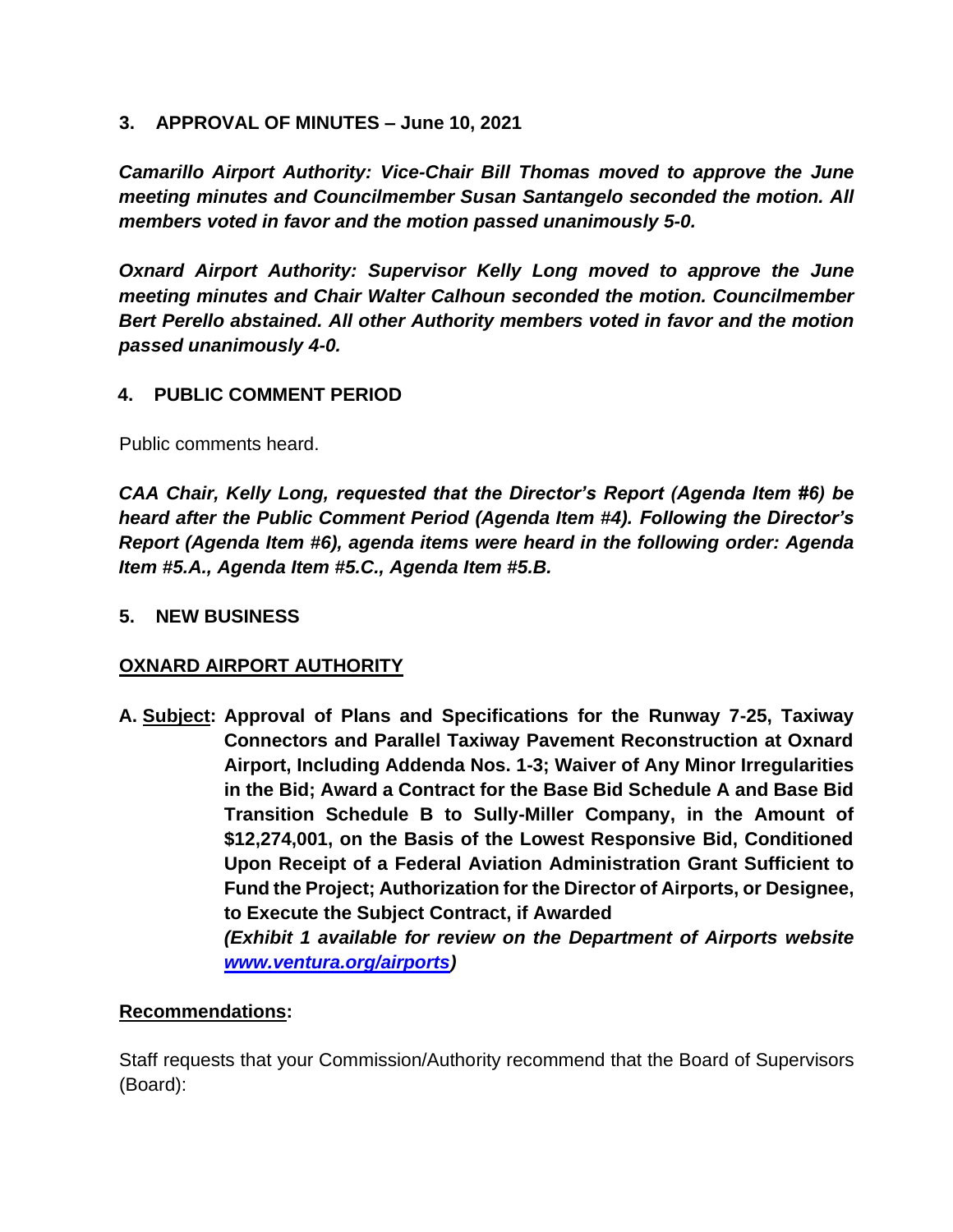- 1. Approve the plans and specifications (Exhibit 1) for the Runway 7-25, Taxiway Connectors and Parallel Taxiway Pavement Reconstruction at Oxnard Airport, including Addenda Nos. 1-3 (Exhibit 2);
- 2. Waive any minor irregularities in the bids;
- 3. Award a Contract for the Base Bid Schedule A and Base Bid Transition Schedule B to Sully-Miller Company, in the Amount of \$12,274,001, on the basis of the lowest responsive bid, conditioned upon receipt of a Federal Aviation Administration Grant sufficient to fund the project; and
- 4. Authorize the Director of Airports, or his designee, to execute the subject Contract if awarded (Exhibit 3).

Director Kip Turner introduced the item and stated that projects administrator Erin Powers will provide staff's report. Ms. Powers stated that the airport went out to bid for the reconstruction of the runway and taxiway pavements at Oxnard Airport in March 2021. The project was bid with a base bid for the runway, a bid alternate 1 for the taxiway connectors and a bid alternate 2 for the parallel Taxiway F. Bids for the project were opened on April 29, 2021 and five bids were received. Ms. Powers shared that the Federal Aviation Administration (FAA) is ready to offer the airport a grant for the base bid and base bid transition work (this means the runway will be reconstructed and transitional pavements into the existing taxiway connectors will be completed). Sully-Miller Company submitted the lowest responsible bid for the base bid and the base bid transition in the amount of \$12,274,001 which came in at approximately 4.4% under the engineer's estimate. Ms. Powers noted that a bid protest was received from the second-lowest bidder but the airport found that the bid protest was without merit. Total project costs for construction, design and construction management is estimated at approximately \$14.2 million dollars and the FAA typically pays 90% of the project costs. Ms. Powers shared that the FAA has indicated there is a possibility they will fund up to 100% of the project costs but staff will not know if this is the case until an offer is received. In response to a question posed by Authority member Bill Thomas, Ms. Powers stated that it is unknown at this point whether the airport will need to shut down again when it comes time for construction on the taxiway connectors and parallel taxiway. Airport staff will look at phasing the future work and staff will look at avoiding closures when possible. In response to a question posed by Authority member Carmen Ramirez, Ms. Powers stated that OSHA safety is not a reviewing factor when determining which contractor has submitted the lowest responsible bid. Ms. Powers indicated that airport staff can look into this. Authority member Bert Perello supports the department looking into the contractor's safety record. Ms. Powers clarified that no RFP was issued for the design portion of this project because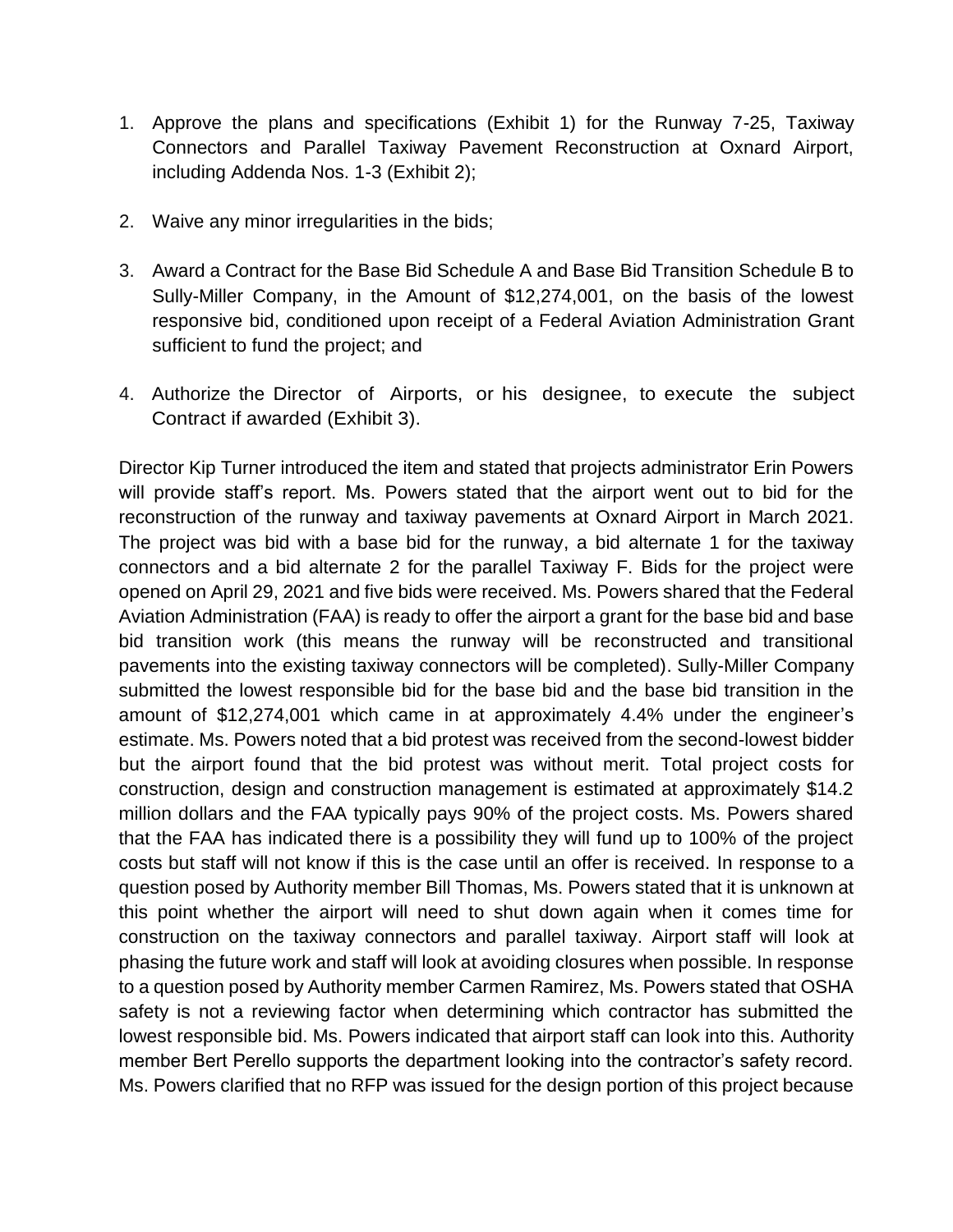the airport does not use the RFP process for consultants. The consultant, in this instance a design engineer, was chosen through a qualification based selection process and fees were negotiated between the consultant and the department.

*Oxnard Airport Authority: Supervisor Kelly Long moved to approve staff's recommendations and Councilmember Bert Perello seconded the motion. All members voted in favor and the motion passed unanimously 5-0.*

**B. Subject: Approval and Award of a Construction Administration Services Contract to Jviation, a Woolpert Company, in the Not-to-Exceed Amount of \$1,086,169, for the Runway 7-25, Connector Taxiways and Parallel Taxiway Pavement Reconstruction at Oxnard Airport, Conditioned Upon Receipt of a Federal Aviation Administration Grant Sufficient to Fund the Project; Authorization for the Director of Airports, or Designee, to Execute the Subject Contract**

### **Recommendations:**

Staff requests that your Commission/Authority recommend that the Board of Supervisors (Board):

- 1. Approve and award a construction administration services contract (Exhibit 1) to Jviation, a Woolpert Company, in the not-to-exceed amount of \$1,086,169, for the Runway 7-25 Pavement Reconstruction at Oxnard Airport, conditioned upon receipt of a Federal Aviation Administration Grant sufficient to fund the project; and
- 2. Authorize the Director of Airports, or his designee, to execute the subject contract.

Director Kip Turner introduced the item and stated that projects administrator Erin Powers will provide staff's report. Ms. Powers stated that this contract is for construction administrative services for the Runway 7-25 pavement reconstruction project only. The contract reflects only those services needed to oversee the runway reconstruction work (base bid and base bid transitions). Ms. Powers shared that Jviation was selected as the airport's consultant for a five-year period through a request for qualification selection process in 2020. Although Jviation was selected for a five-year period, each contract awarded during that period must be negotiated individually and any contracts exceeding \$200,000 must be approved by the Board of Supervisors. In response to a concern raised by alternate Authority member Mike Hodson, Ms. Powers shared that an independent fee analysis of the proposal was performed regarding the contract and fees were negotiated. Construction administration costs on an over \$12 million dollar project typically run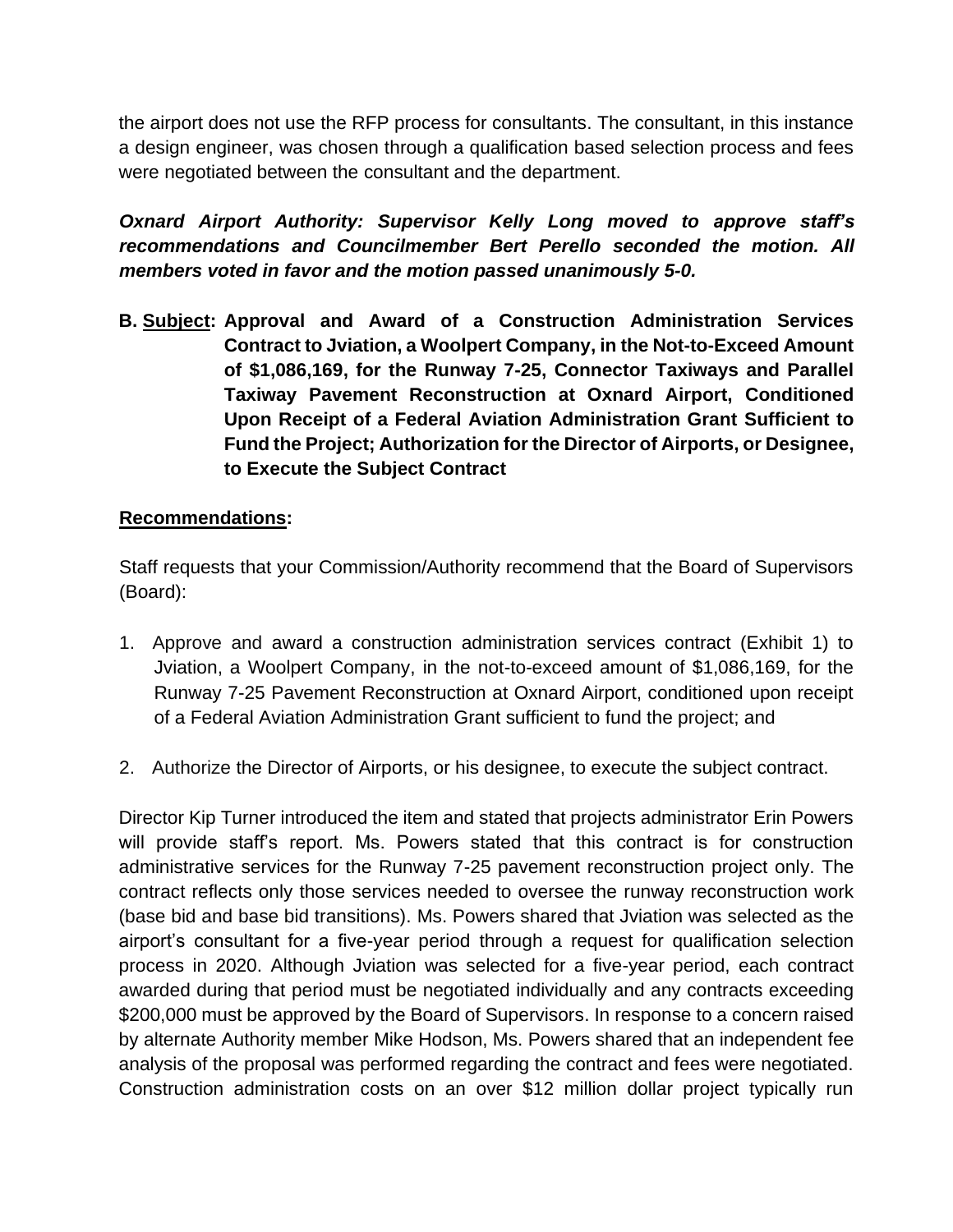between 10-12% which is considered reasonable. Ms. Powers shared that the Jviation contract is just about 11% of project construction costs. Ms. Powers clarified that airport staff fees are included in the overall federal grant amount and the fee for Jviation is separate than staff costs/fees. Mike Quinn of Jviation provided additional information about the contract fees. A discussion took place about the fee split between Jviation and subcontractors, and overhead fees of subcontractors.

*Oxnard Airport Authority: Supervisor Kelly Long moved to approve staff's recommendations and Chair Walter Calhoun seconded the motion. All members voted in favor and the motion passed unanimously 5-0.*

### **CAMARILLO AIRPORT AUTHORITY**

# **C. Subject: Receive and File a Report Regarding the 1976 Agreement Between County of Ventura and City of Camarillo Pertaining to Camarillo Airport Development and Surrounding Land Use**

### **Recommendation:**

Staff requests that your Authority receive and file a report regarding the 1976 Agreement Between County of Ventura and City of Camarillo Pertaining to Camarillo Airport Development and Surrounding Land Use Joint Powers Agreement (JPA).

*Camarillo Airport Authority: Chair Kelly Long moved to postpone this item to a future date, continuing the work between the County and the City of Camarillo on the JPA. Vice-Chair Bill Thomas seconded the motion. All members voted in favor and the motion passed unanimously 5-0.* 

### **6. DIRECTOR'S REPORT**

Director Kip Turner provided an update on the private hangar lease agreement. Airport staff is looking at a mediation clause and section 10 regarding vehicles. It is anticipated that this item will come back before the Airport Authorities in the September timeframe. Regarding the Rent & Fee Schedule that was passed in June, airport staff is working on airfield signage for the transient ramp area that was referenced in the Schedule. Regarding the Oxnard Airport runway and taxiway reconstruction project, the FAA announced that the Oxnard Airport will receive the grant that the department was expecting. A third and final tenant workshop took place on July 6, 2021. Mr. Turner stated that the design team's project lead, Chuck McCormick with Mead & Hunt, and Mike Quinn, the on-site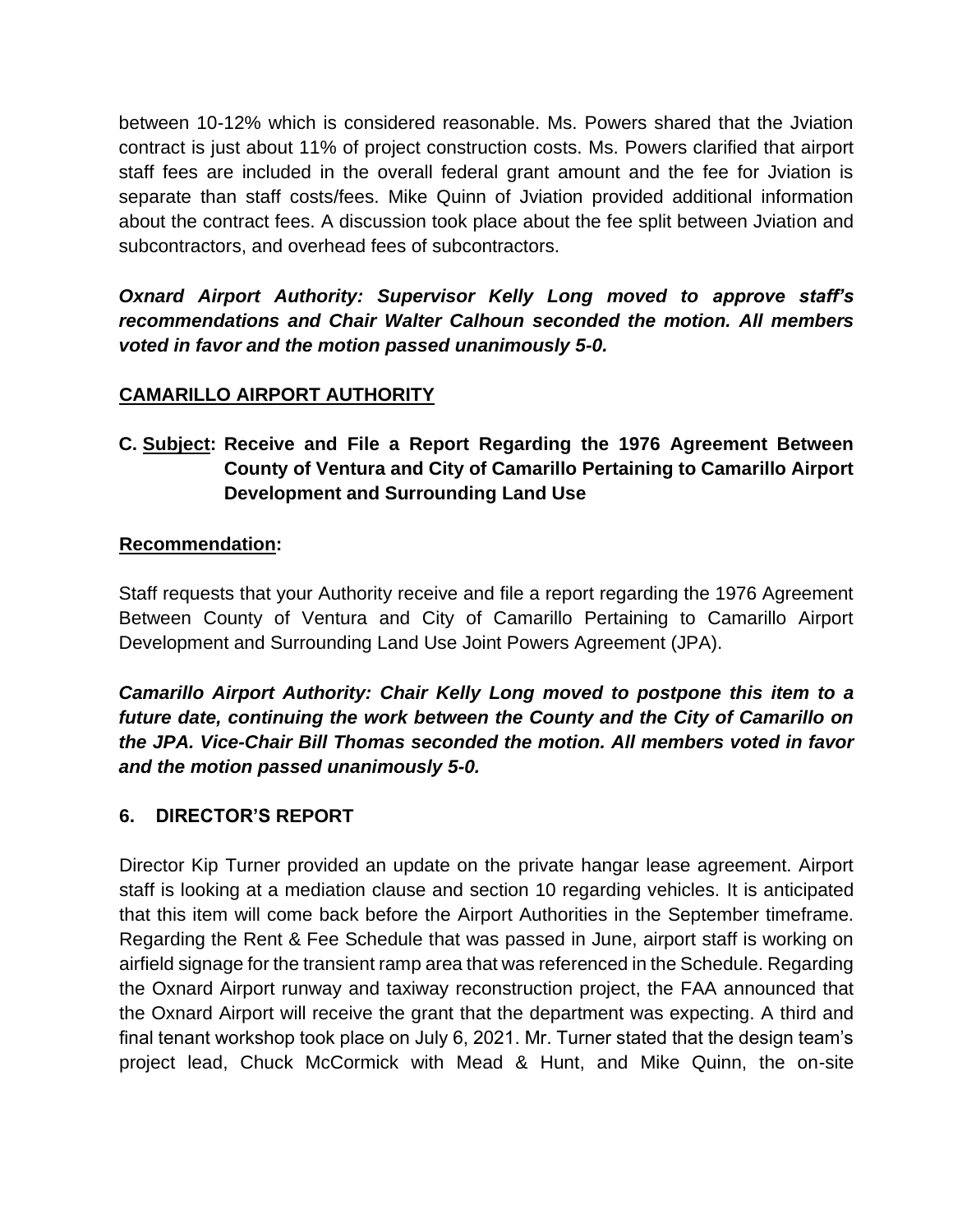construction project representative with Jviation, will provide a summary of the tenant workshop. Mr. McCormick and Mr. Quinn reviewed a powerpoint presentation.

Mr. Turner stated that deputy director Dave Nafie will provide an update on airport noise issues. Mr. Nafie reviewed a new format for the monthly noise complaint report which can be found in the meeting packet. From a standpoint of community engagement, Mr. Nafie shared that airport staff is looking to hold a first workshop in the near term. Additionally, the airport's website will be updated to include a dedicated page for noise information which will include a feature to submit a noise complaint. Airport staff is exploring the use of social media as an engagement tool. Staff is also pursuing public venue opportunities to share information.

Director Turner stated that regarding the upcoming meeting of the Airport Authorities in August, if the Board of Supervisors goes to an in-person format at their upcoming meetings in July then airport staff will follow suit and the August meeting of the Airport Authorities will also be in-person. If the Board of Supervisors continue with a virtual format then the Authority meetings will remain virtual. Mr. Turner also shared that he submitted a notice of resignation to the County with an effective date of Friday, July 16, 2021. He thanked Authority members for the opportunity to have worked with each of them and he also thanked his team.

# **7. REPORTS**

Monthly Activity Report – May 2021 Monthly Noise Complaints – May 2021 Consultant Reports – May 2021 Airport Tenant Project Status – June 2021 Project Status – June 2021 Financial Statements Period Ended – March 31, 2021 Financial Statements Third Quarter – FY 2020/2021 Meeting Calendar

### *Reports were received and filed.*

### **8. CORRESPONDENCE**

Letter dated June 5, 2021 from Erin Powers to Eric Landegger, C.A. Rasmussen re: Bid Protest for Oxnard Airport - Runway 7-25, Taxiway Connectors and Parallel Taxiway Pavement Reconstruction; Specification No: DOA 20-02; Project No: OXR-146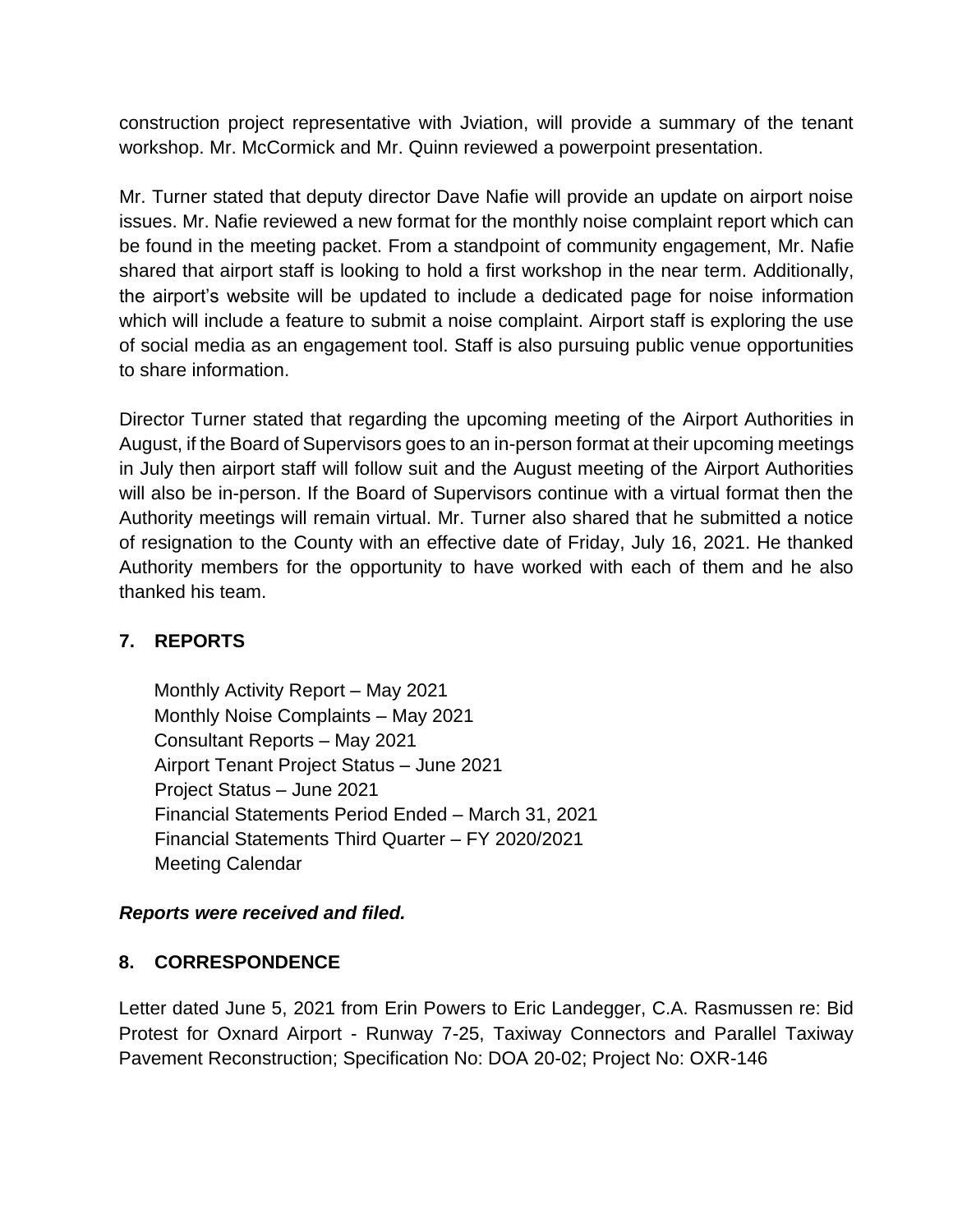Letter dated June 16, 2021 from Erin Powers to Eric Landegger, C.A. Rasmussen re: Response to June 11<sup>th</sup> Bid Protest for Oxnard Airport - Runway 7-25, Taxiway Connectors and Parallel Taxiway Pavement Reconstruction; Specification No: DOA 20-02; Project No: OXR-146

Letter dated June 18, 2021 from Madeline Herrle to Kim Rivers, Times Media Group re: Public Records Request dated June 8, 2021

Estimate dated June 18, 2021 from Ana Castro to Kathleen Wilson, Ventura County Star re: Public Records Request of June 9, 2021

Letter dated June 18, 2021 from Madeline Herrle to Dominick Mills, Mills Law Group re: Public Records Request dated June 8, 2021

Notice re: Oxnard Airport Runway 7-25, Taxiway Connectors, and Parallel Taxiway Pavement Reconstruction Project Tenant Workshop #3 Rescheduled to June 29, 2021

Notice re: Oxnard Airport Runway 7-25, Taxiway Connectors, and Parallel Taxiway Pavement Reconstruction Project Tenant Workshop #3 Rescheduled to July 6, 2021

### *Correspondence was received and filed.*

### **9. AUTHORITY COMMENTS**

In reference to a discussion that took place during Agenda Item #8 – CORRESPONDENCE, Vice Mayor Shawn Mulchay requested that a receive and file action item be attached to any report that is on the agenda so that a discussion on that item can take place during the meeting.

Councilmember Bert Perello commented about the upcoming transition paving job and the questions about whether there would be any more delays because of the job. Mr. Perello stated a concern about the fact that there is no safety records check on the people that submit bids. Mr. Perello strongly recommends that the safety records, such as the state Department of Labor, worker's compensation and OSHA, of bidders are checked.

Supervisor Kelly Long thanked Authority members for their dedication to making sure that the absolute right is being done for the community, the airport, and everybody. Supervisor Long also thanked staff for their knowledge about the agenda items. Supervisor Long also thanked Director Turner for his service and for leading both airports. Ms. Long commented